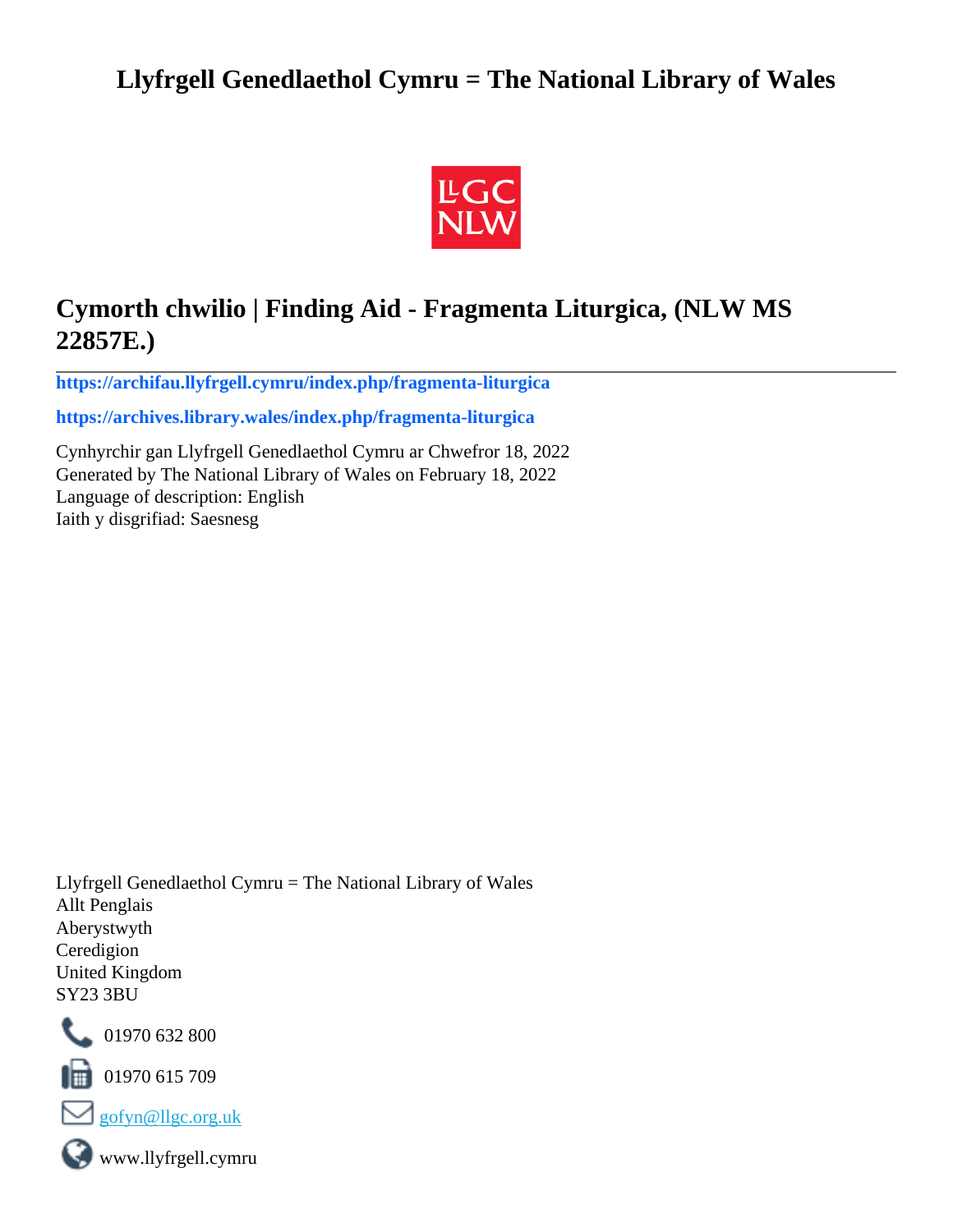# Tabl cynnwys | Table of contents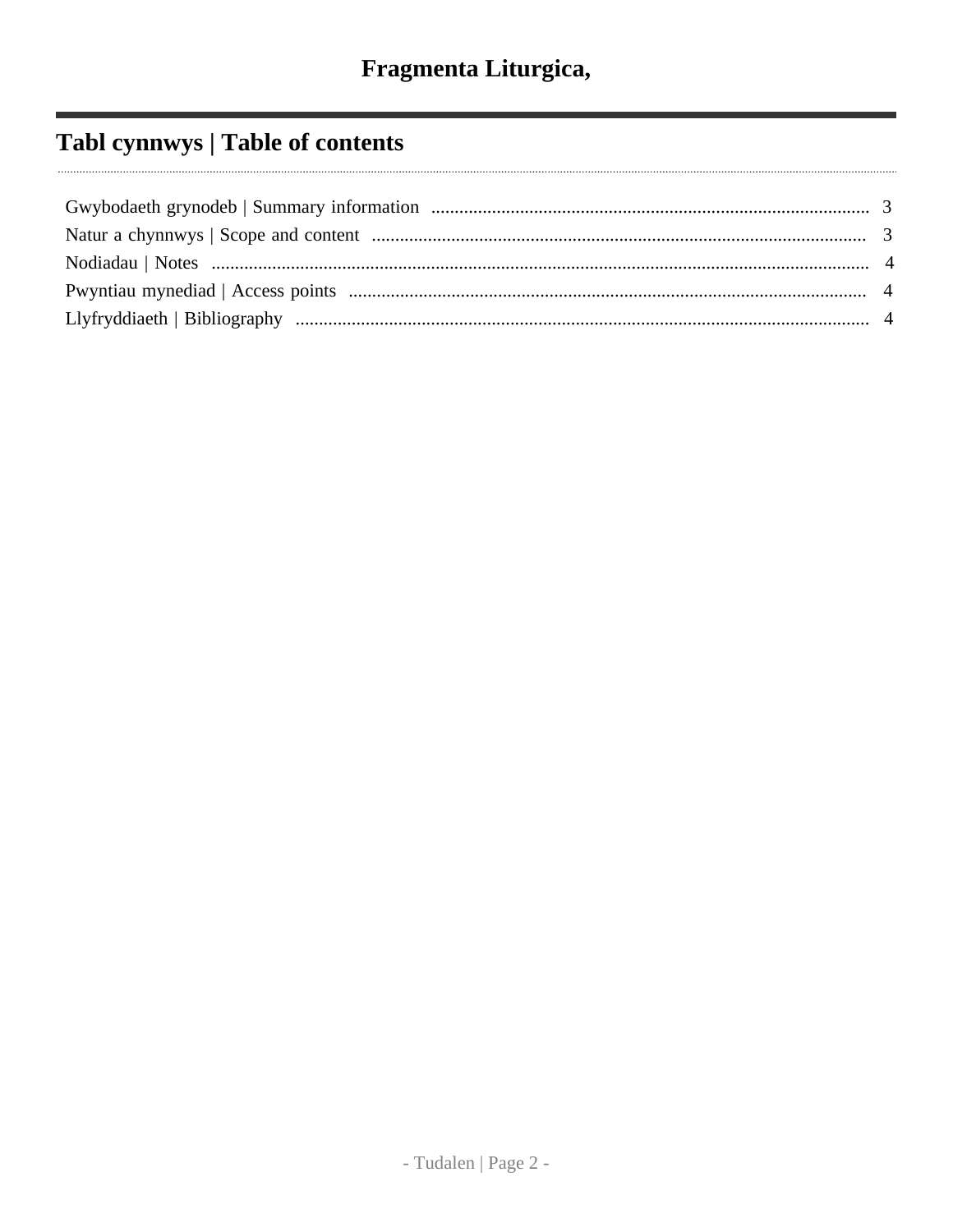### <span id="page-2-0"></span>**Crynodeb o wybodaeth | Summary of information**

| <b>Lleoliad   Repository:</b>                                                       | Llyfrgell Genedlaethol Cymru = The National Library of Wales |
|-------------------------------------------------------------------------------------|--------------------------------------------------------------|
| <b>Teitl</b>   Title:                                                               | Fragmenta Liturgica,                                         |
| Cod cyfeirnod  <br><b>Reference code:</b>                                           | <b>NLW MS 22857E.</b>                                        |
| Virtua system control<br>number [alternative]:                                      | vtls004403114                                                |
| <b>GEAC</b> system control<br>number [alternative]:                                 | (WIAbNL)0000403114                                           |
| <b>Dyddiad</b>   Date:                                                              | [13 cent.]-[15 cent.]. (dyddiad creu   date of creation)     |
| Disgrifiad ffisegol  <br><b>Physical description:</b>                               | 7 ff. Parchment. Encapsulated and filed.                     |
| Lleoliad ffisegol  <br><b>Physical location:</b>                                    | ARCH/MSS (GB0210)                                            |
| <b>Iaith   Language:</b>                                                            | Latin                                                        |
| Dyddiadau creu,<br>golygu a dileu   Dates<br>of creation, revision<br>and deletion: |                                                              |
| <b>Nodyn</b>   <b>Note</b><br>[generalNote]:                                        | Preferred citation: NLW MS 22857E.                           |

### <span id="page-2-1"></span>**Natur a chynnwys | Scope and content**

Leaves from five English manuscripts: two consecutive leaves from the sanctorale of a large missal including the proper for St Credan, presumably from Evesham Abbey, [15 cent.] (ff. 1-2); a leaf from a gradual containing alleluiatic verses and tract for the feast of an apostle, [14 cent.] (f. 3); a leaf from a collection of Latin motets, [13/14 cent.] (f. 4); two conjugate leaves from the temporale of a noted missal, [14 cent.] (ff. 5-6); and a fragment of a leaf from a large antiphonal, [14/15 cent.].